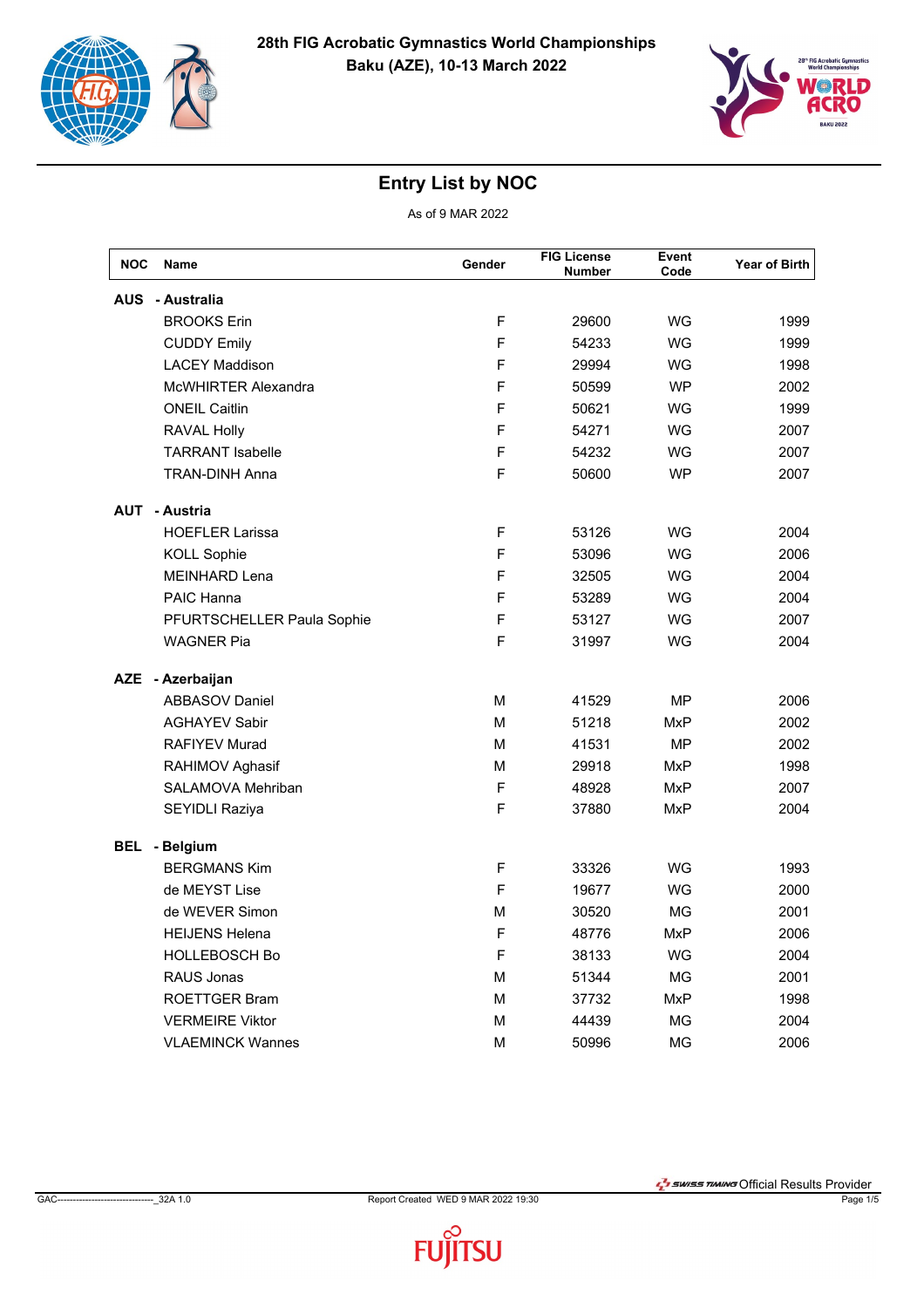



| <b>NOC</b> | <b>Name</b>                 | Gender       | <b>FIG License</b><br><b>Number</b> | Event<br>Code | Year of Birth |
|------------|-----------------------------|--------------|-------------------------------------|---------------|---------------|
| <b>ESP</b> | - Spain                     |              |                                     |               |               |
|            | <b>MARTINEZ Javier</b>      | M            | 19945                               | <b>MxP</b>    | 1995          |
|            | <b>MOLINA Juan Daniel</b>   | м            | 54632                               | <b>MP</b>     | 2007          |
|            | <b>MORENO Jose</b>          | м            | 41360                               | <b>MP</b>     | 1999          |
|            | <b>MURCIA Noa</b>           | F            | 41355                               | <b>MxP</b>    | 2006          |
|            | <b>GBR</b> - Great Britain  |              |                                     |               |               |
|            | <b>EGBOR Amani</b>          | F            | 48947                               | <b>WP</b>     | 2003          |
|            | <b>GOLD Bradley</b>         | M            | 42084                               | <b>MG</b>     | 2003          |
|            | GOONESEKERA Archie          | м            | 42331                               | <b>MG</b>     | 2006          |
|            | <b>GRAY Finlay</b>          | M            | 30723                               | <b>MG</b>     | 2002          |
|            | <b>HOWELLS Dylan</b>        | м            | 48970                               | <b>MxP</b>    | 2000          |
|            | <b>HUTCHINSON Natasha</b>   | F            | 44031                               | <b>MxP</b>    | 2004          |
|            | <b>MORRIS-HUNT Andrew</b>   | M            | 42332                               | MG            | 2003          |
|            | NOK Zoey                    | F            | 48948                               | <b>WP</b>     | 2005          |
| <b>GEO</b> | - Georgia                   |              |                                     |               |               |
|            | <b>DVALISHVILI Nino</b>     | $\mathsf{F}$ | 53178                               | WG            | 2007          |
|            | LAGADZE Anano               | F            | 43227                               | <b>MxP</b>    | 2007          |
|            | <b>MAISURADZE Salome</b>    | F            | 47320                               | WG            | 2005          |
|            | <b>MELIA Kristine</b>       | F            | 40459                               | <b>WG</b>     | 2002          |
|            | ZAZADZE Saba                | M            | 33165                               | <b>MxP</b>    | 1999          |
|            | <b>GER</b> - Germany        |              |                                     |               |               |
|            | <b>BLINTSOV Daniel</b>      | м            | 33725                               | MxP           | 2000          |
|            | de VIVO Gina                | F            | 54299                               | <b>WP</b>     | 2002          |
|            | <b>KOEDEL Ben</b>           | M            | 48878                               | MG            | 2006          |
|            | <b>KOEDEL Danny</b>         | м            | 48879                               | MG            | 2003          |
|            | <b>KRETZSCHMAR Albrecht</b> | м            | 48809                               | <b>MP</b>     | 2007          |
|            | <b>KUEHNE Vincent</b>       | м            | 19476                               | MG            | 1996          |
|            | <b>LUST Christina</b>       | F            | 51469                               | WG            | 2005          |
|            | <b>LUST Diana</b>           | F            | 51470                               | WG            | 2007          |
|            | <b>MAEDLER Tom</b>          | М            | 24335                               | MG            | 2001          |
|            | PETRI Lea Marie             | F            | 54298                               | <b>WP</b>     | 2007          |
|            | <b>SCHELHORN Aelita</b>     | F            | 51468                               | WG            | 2005          |
|            | <b>SCHUETZE Pia</b>         | F            | 35192                               | MxP           | 2005          |
|            | <b>VITERA Tobias</b>        | М            | 48893                               | MP            | 2004          |

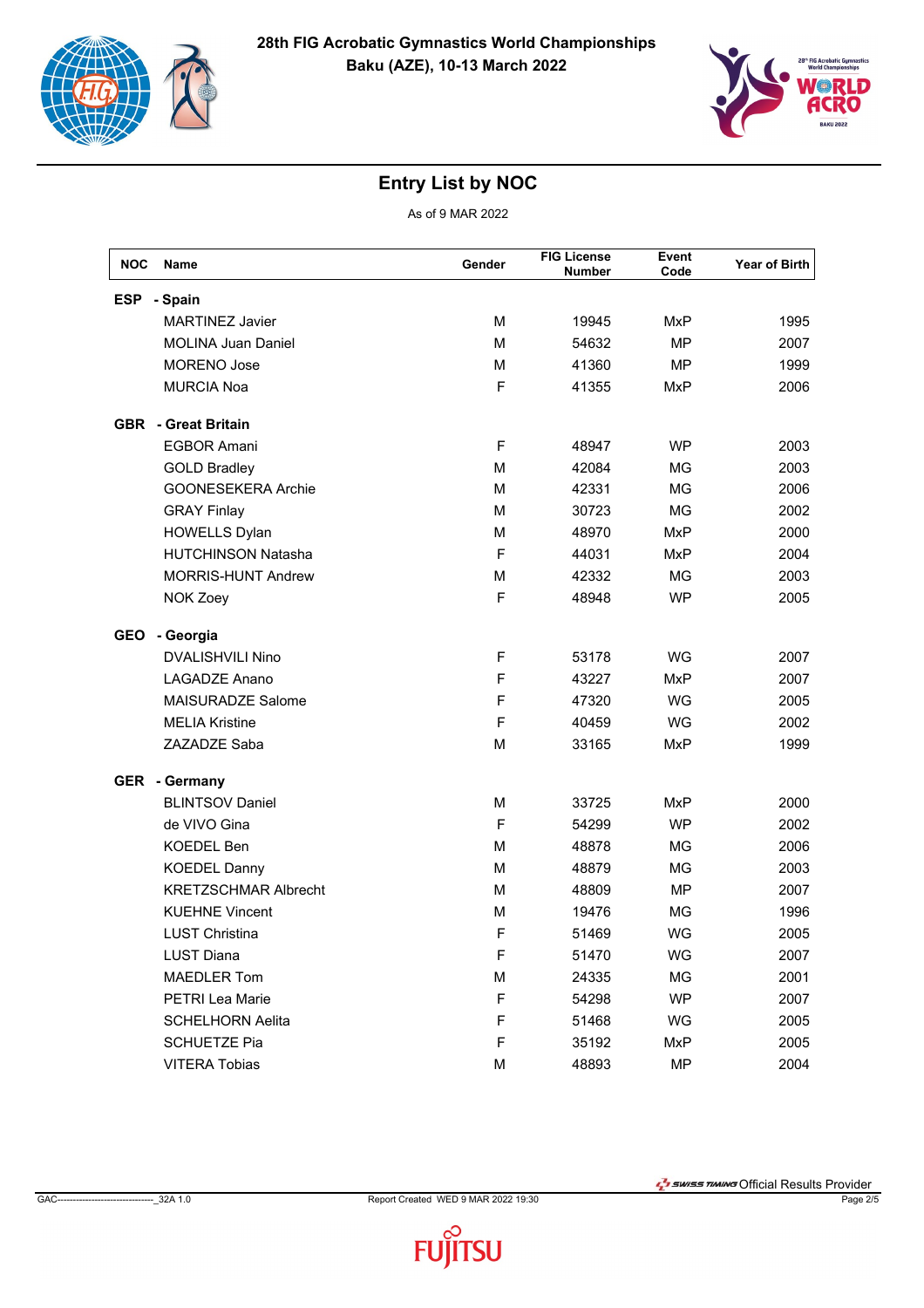



As of 9 MAR 2022

| <b>NOC</b>   | <b>Name</b>                | Gender | <b>FIG License</b><br><b>Number</b> | Event<br>Code | Year of Birth |
|--------------|----------------------------|--------|-------------------------------------|---------------|---------------|
| <b>HUN</b>   | - Hungary                  |        |                                     |               |               |
|              | <b>BERNATH Dorina</b>      | F      | 48655                               | <b>WP</b>     | 2004          |
|              | <b>BIKSI Borbala</b>       | F      | 52737                               | WG            | 2006          |
|              | <b>HORVATH Elizabet</b>    | F      | 33759                               | WG            | 2001          |
|              | <b>KUTASI Vivien</b>       | F      | 41870                               | WG            | 2001          |
|              | <b>STATTNER Noemi</b>      | F      | 52736                               | <b>WP</b>     | 2007          |
| ISR - Israel |                            |        |                                     |               |               |
|              | <b>AMIHAI Rotem</b>        | M      | 49262                               | <b>MxP</b>    | 2003          |
|              | <b>BANUZ Hen</b>           | M      | 42818                               | <b>MG</b>     | 2006          |
|              | <b>BORODIN Lior</b>        | M      | 48515                               | <b>MG</b>     | 2001          |
|              | <b>DAUS Amir</b>           | M      | 52047                               | <b>MG</b>     | 1998          |
|              | <b>HORWITZ Adi</b>         | F      | 44483                               | <b>MxP</b>    | 2007          |
|              | <b>HURVITZ Meshi</b>       | F      | 33693                               | WG            | 2003          |
|              | <b>HURVITZ Tzlil</b>       | F      | 33692                               | <b>MxP</b>    | 2003          |
|              | <b>OFFIR Tomer</b>         | M      | 40830                               | <b>MG</b>     | 2000          |
|              | <b>OVADIA Yarin</b>        | F      | 29388                               | WG            | 2001          |
|              | <b>WEISSMAN Meron</b>      | M      | 42816                               | <b>MxP</b>    | 2001          |
|              | <b>ZEITOUNEI Inbal</b>     | F      | 33694                               | WG            | 2000          |
| ITA - Italy  |                            |        |                                     |               |               |
|              | <b>JANDOLO COSSU Elisa</b> | F      | 53416                               | WG            | 1997          |
|              | <b>PERETTA Marta</b>       | F      | 53417                               | WG            | 2005          |
|              | SOLZI Amalia               | F      | 53418                               | WG            | 1996          |
|              | KAZ - Kazakhstan           |        |                                     |               |               |
|              | <b>DIL Daniyel</b>         | M      | 28777                               | MP            | 1996          |
|              | RUDAKOVA Alexandra         | F      | 41498                               | <b>WP</b>     | 2003          |
|              | SHULYAR Vadim              | M      | 28786                               | MP            | 2000          |
|              | <b>TALGAT Damira</b>       | F      | 41499                               | <b>WP</b>     | 2006          |
|              | <b>NED</b> - Netherlands   |        |                                     |               |               |
|              | <b>HOUTMAN Nova</b>        | F      | 43365                               | WG            | 2002          |
|              | <b>KOSTER Anna</b>         | F      | 43361                               | WG            | 2007          |
|              | <b>VEENMA Nynke</b>        | F      | 49121                               | WG            | 2003          |
|              | POL - Poland               |        |                                     |               |               |
|              | <b>BRYSKIEWICZ Kamila</b>  | F      | 41174                               | <b>WP</b>     | 2001          |
|              | KAMINSKA Zofia             | F      | 47704                               | <b>WP</b>     | 2007          |
|              | SLAWIKOWSKA Anna           | F      | 54254                               | MxP           | 2007          |
|              | <b>WROBEL Michal</b>       | M      | 41530                               | <b>MxP</b>    | 2001          |

**T** swiss TIMING Official Results Provider

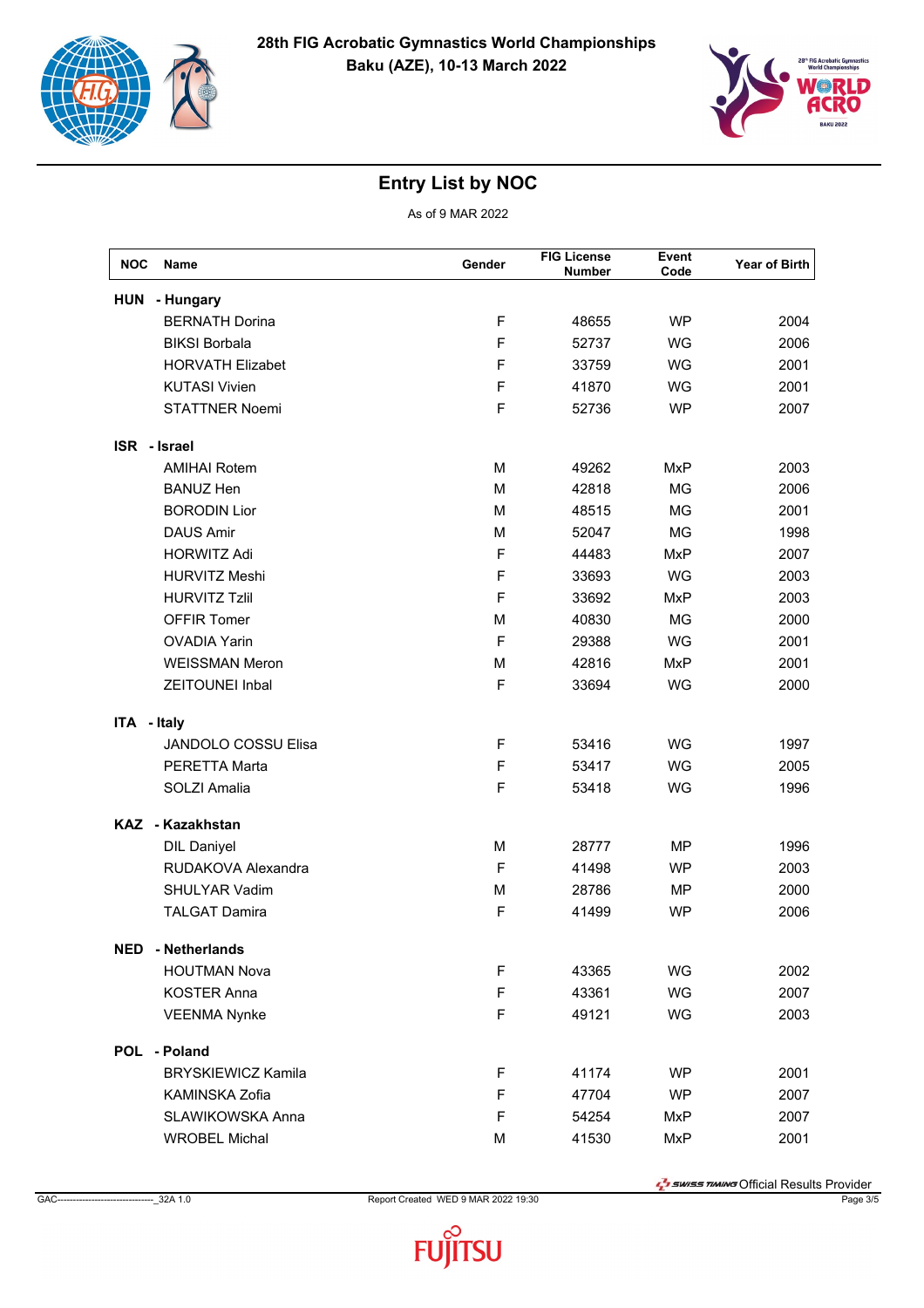



| NOC | Name                                  | Gender       | <b>FIG License</b><br><b>Number</b> | Event<br>Code | <b>Year of Birth</b> |
|-----|---------------------------------------|--------------|-------------------------------------|---------------|----------------------|
|     | POR - Portugal                        |              |                                     |               |                      |
|     | <b>BARROSO Margarida</b>              | F            | 54886                               | WG            | 1998                 |
|     | <b>BARROSO Rita</b>                   | F            | 54887                               | WG            | 1993                 |
|     | <b>BECO Fabio</b>                     | М            | 42112                               | <b>MP</b>     | 2005                 |
|     | <b>CARDOSO Dinis</b>                  | М            | 42121                               | MxP           | 2002                 |
|     | <b>CARNEIRO Beatriz</b>               | F            | 33819                               | WG            | 2001                 |
|     | da SILVA SEQUEIRA Barbara             | F            | 17485                               | WG            | 1996                 |
|     | <b>FERNANDES Raquel</b>               | F            | 42119                               | <b>WP</b>     | 2002                 |
|     | <b>FERREIRA Rita</b>                  | F            | 30560                               | <b>WP</b>     | 2000                 |
|     | <b>HENRIQUES Filipa</b>               | F            | 43964                               | WG            | 2006                 |
|     | <b>MAIA Francisca</b>                 | F            | 33816                               | <b>WG</b>     | 2004                 |
|     | MARVAO Maria                          | F            | 48680                               | MxP           | 2006                 |
|     | PANOIAS Filipa                        | F            | 52621                               | MxP           | 2007                 |
|     | RAMALHO Bruno                         | М            | 42116                               | MΡ            | 1999                 |
|     | <b>RODRIGUES Yasmin</b>               | F            | 48727                               | <b>WP</b>     | 2007                 |
|     | <b>SANTOS Nuno</b>                    | м            | 52688                               | MxP           | 2002                 |
|     | <b>TEIXEIRA Ana</b>                   | F            | 46963                               | <b>WP</b>     | 2004                 |
|     | <b>USA</b> - United States of America |              |                                     |               |                      |
|     | <b>BLANTE Victoria</b>                | F            | 34754                               | WG            | 2000                 |
|     | <b>BORCHERDING Katherine</b>          | F            | 43579                               | <b>WP</b>     | 2002                 |
|     | <b>CHANG Ethan</b>                    | М            | 43471                               | <b>MG</b>     | 2007                 |
|     | <b>CHANG</b> Isabel                   | F            | 33559                               | WG            | 2005                 |
|     | <b>CORBETT Eily</b>                   | $\mathsf{F}$ | 33871                               | WG            | 2003                 |
|     | <b>CU Cassidy</b>                     | F            | 52459                               | WG            | 2006                 |
|     | <b>FELIX Angel</b>                    | М            | 34333                               | <b>MP</b>     | 2004                 |
|     | <b>LACY Samuel</b>                    | м            | 40591                               | МG            | 2004                 |
|     | <b>MARTIN Sydney</b>                  | F            | 36596                               | WG            | 2002                 |
|     | Mc KOWN Cierra                        | F            | 54496                               | <b>WP</b>     | 2007                 |
|     | McDOUGALL Braiden                     | М            | 34053                               | MP            | 2001                 |
|     | SHIELDS Cade                          | М            | 34769                               | МG            | 2003                 |
|     | <b>WHITE Dorian</b>                   | м            | 34615                               | ΜG            | 2001                 |
|     | <b>WOODEN Maria</b>                   | F            | 52475                               | WG            | 2004                 |